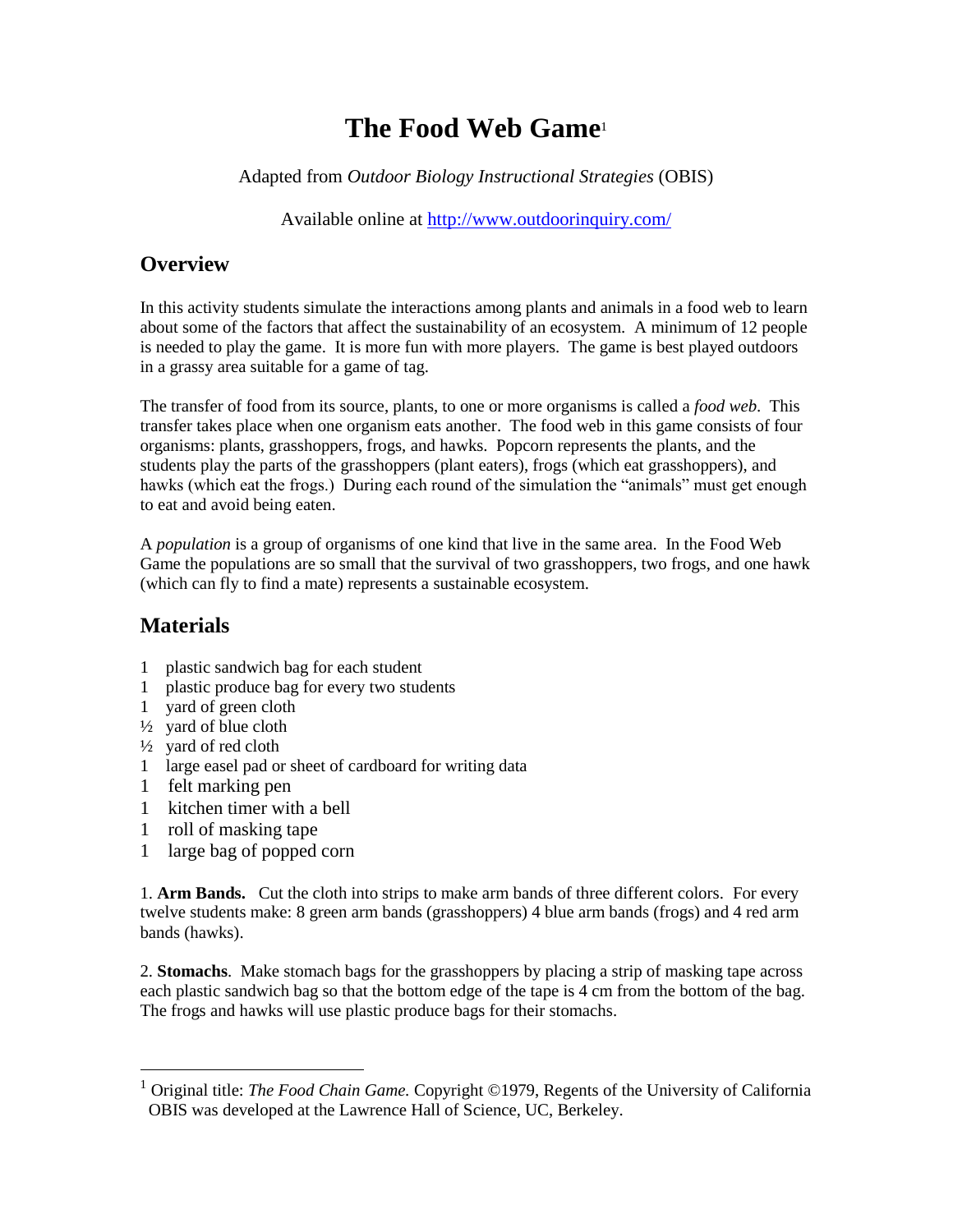### **Action**

**1. Introduce food webs.** Diagram the plants  $\rightarrow$  grasshoppers  $\rightarrow$  frogs  $\rightarrow$  hawks food web on the data board. Explain that the transfer of food from its source, plants, to one or more organisms is called a *food web*. You have drawn just a few of the organisms in a typical food web. Explain that for this game you will pretend that these are the only organisms in the food web.

**2. Introduce the game.** Tell the students that they are going to be playing the part of grasshoppers, frogs and hawks in a food web game to learn more about how food webs function.

**3. Spread out the plants.** Scatter most of the popcorn over the area, and explain that the popcorn represents plants that grasshoppers eat.

**4. Assign parts**. Divide the students equally into three groups and distribute grasshopper arm bands to one group, frog arm bands to the second group, and hawk arm bands to the third group. (You will have some grasshopper sashes left over). Ask the students to help each other tie an arm band onto each others arms, and make sure the students know which role they will play in the game.

**5. Outline the rules.** Give each "animal" one stomach. The "grasshoppers" get the smallest stomachs marked with tape. The "frogs" and "hawks" get plastic produce bags. Explain that when the game starts the grasshoppers will try to eat popcorn plants (pick up popcorn and put into their stomach bags) the frogs will try to eat grasshoppers (tag them), and the hawks will try to eat the frogs. When a frog tags a grasshopper the frog takes the grasshopper's stomach and the grasshopper leaves the game. When a hawk tags a frog, the hawk takes the frog's stomach and the frog leaves the game. This simulates the transfer of food energy when one organism eats another.

- a. Emphasis that grasshoppers can feed only on the popcorn plants on the ground. Frogs can feed only on grasshoppers, and hawks can feed only on frogs.
- b. Animals that are eaten (tagged) must wait on the sidelines for the next round.
- c. Announce that the round will last five minutes or until all of one kind of animal are eaten.

**6. Play the game.** Record the starting population numbers on the data board. Set the timer for five minutes, and yell "Go!" The first round often lasts only a few seconds because all the hoppers or frogs are quickly "eaten."

**7. Count survivors.** After the first round record on the data board the number of each kind of animal that obtained enough food to survive. To survive a grasshopper's stomach must be filled to the bottom of the tape (4 cm), a frog must have three full grasshoppers' stomachs, and a hawk must have one full frog's stomach. Animals with less than a full stomach at the end of a round "starve to death."

**8. Modify the initial conditions**. Explain that at least two grasshoppers, two frogs, and one hawk must be alive at the end of a five-minute round to have a "sustainable" food web. Ask the students how they can change the game to produce a sustainable food web. Typical suggestions include:

- Increase the number of grasshoppers.
- Provide more plants (popcorn).
- Set up safety zones for the grasshoppers and frogs to hide from the hawk.
- Allow the grasshoppers to forage for 30 seconds before the frogs "wake up."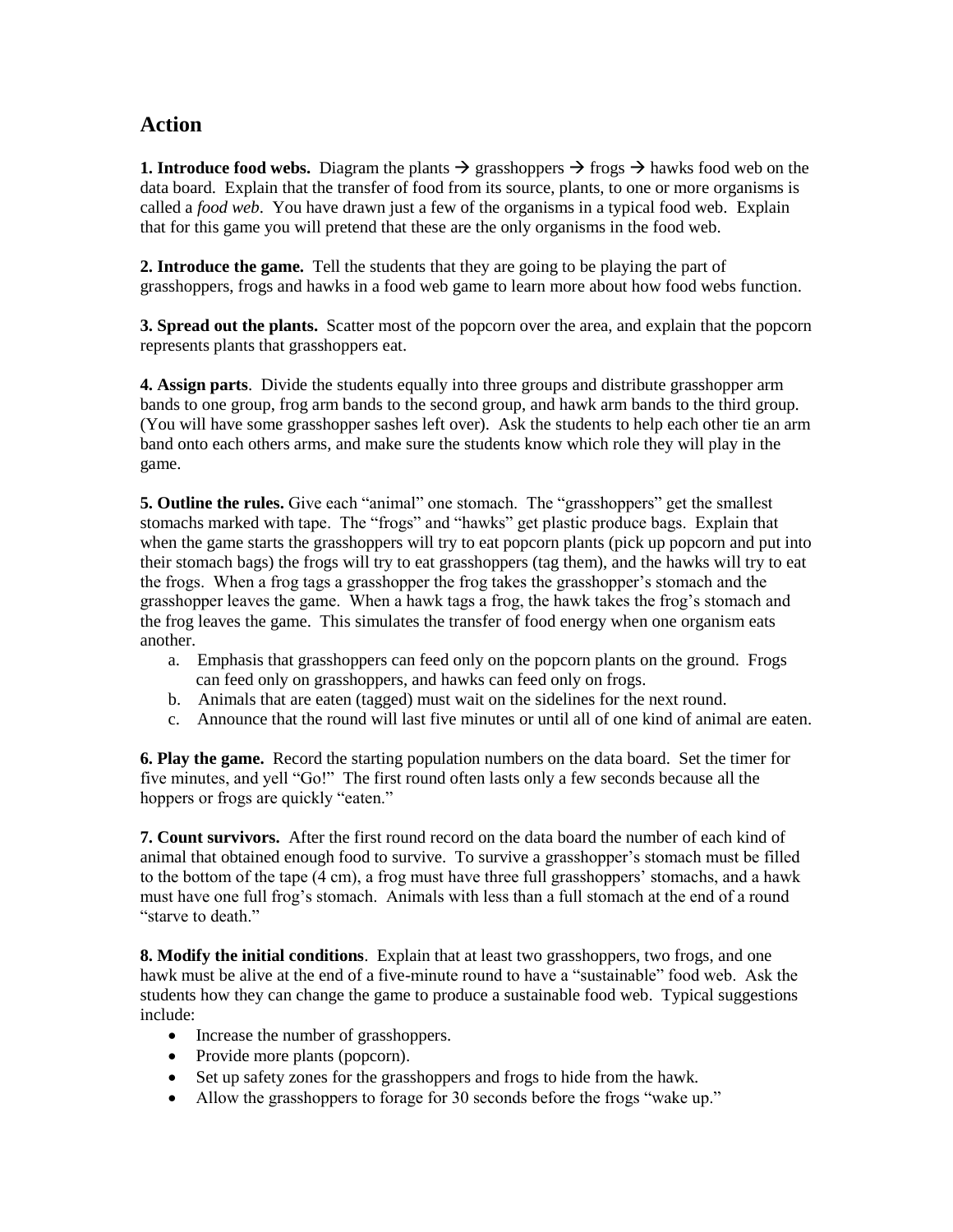**9. Play another round**. Record on the data board the suggestions the group wants to try next. Make the necessary arm band changes and return the popcorn to the activity site. Record starting populations, reset the timer, and play the game again. A sample data board is shown below.

|                  | Round 1    |               | Round 2        |               | Round 3    |               |
|------------------|------------|---------------|----------------|---------------|------------|---------------|
| Special Rules    | None       |               | Safety Zone    |               |            |               |
|                  | Star<br>t. | Survivor<br>S | Star<br>t.     | Survivor<br>S | Star<br>t. | Survivor<br>S |
| Hawks            | 8          |               | 16             |               |            |               |
| Frogs            | 8          |               | 6              |               |            |               |
| Grasshopper<br>S | 8          |               | $\overline{2}$ |               |            |               |

**10. Continue modifying initial conditions.** Play additional rounds, changing the initial conditions, until the food web becomes sustainable; with at least two grasshoppers, two frogs, and one live hawk surviving at the end of the round. Record the initial conditions and surviving organisms at the end of each round. Encourage the students to reflect on previous rounds before suggesting how to run the next round.

**11. Draw conclusions.** At the end of the entire game ask students to reflect on all previous trials and to suggest what they have learned what it takes for food webs to be sustainable. The ask some more directed questions, such as:

- What population sizes of grasshoppers, frogs, and hawks produce a sustainable food web?
- What might happen if there were only half as many popcorn plants? No plants? Many more plants?
- If there were no frogs what might happen to the plant population? The grasshopper population? The hawk population?
- What are some food webs that include humans?

### **Going Further (Optional)**

Look for evidence of plants being eaten in the activity site. What animals are responsible? What animals might be around that eat those animals?

Play new versions of the game that include one or more additional organisms (people, scavengers, decomposers). Or scatter a small amount of colored popcorn that represents toxic waste. Have students count the number of "toxic" plants they have eaten, noting how the number increases the higher you go in the food web.